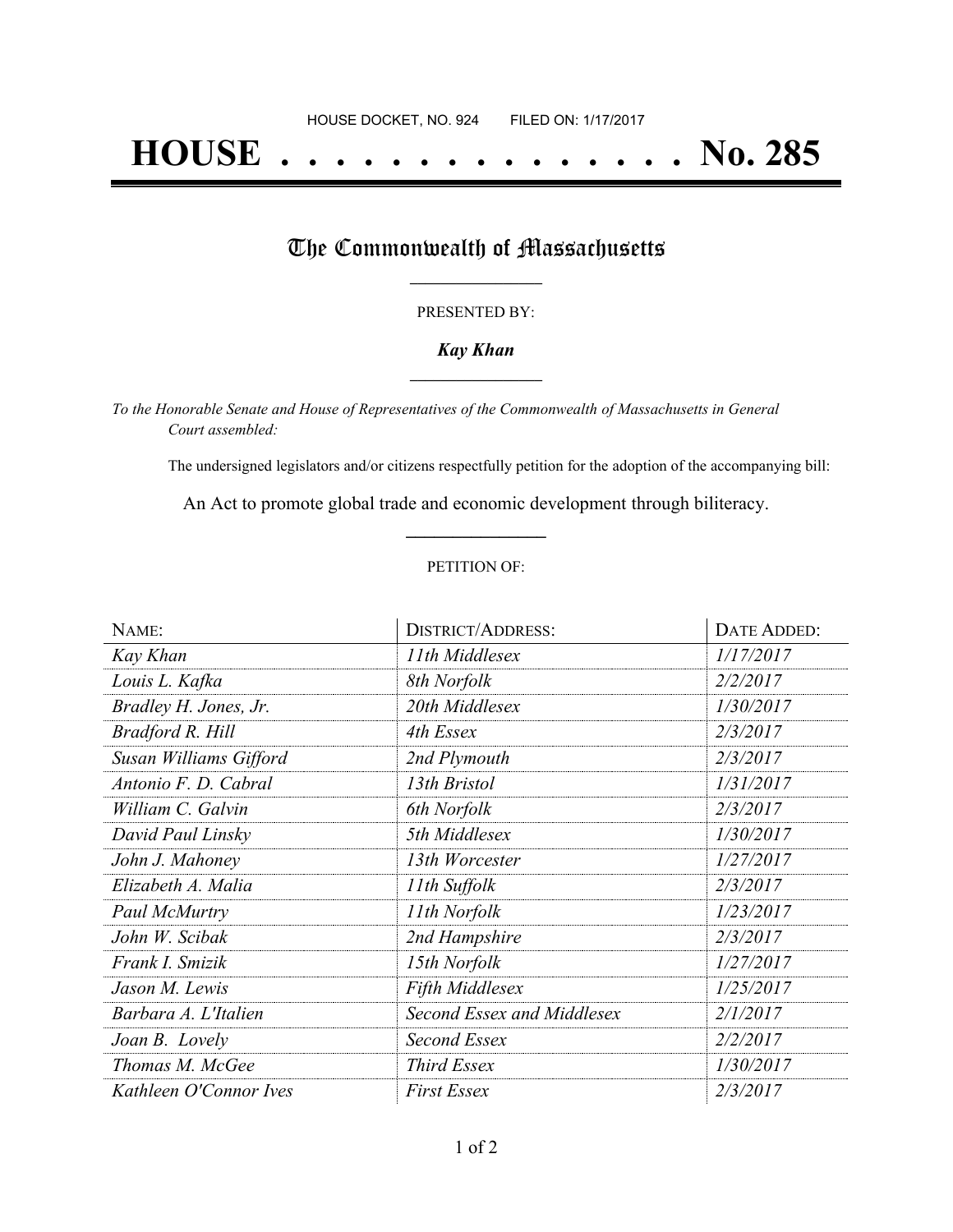| James Arciero          | 2nd Middlesex      | 2/3/2017  |
|------------------------|--------------------|-----------|
| Christine P. Barber    | 34th Middlesex     | 2/3/2017  |
| F. Jay Barrows         | <b>1st Bristol</b> | 2/3/2017  |
| Paul Brodeur           | 32nd Middlesex     | 2/3/2017  |
| Gailanne M. Cariddi    | 1st Berkshire      | 2/3/2017  |
| <b>Nick Collins</b>    | 4th Suffolk        | 2/2/2017  |
| Brendan P. Crighton    | <b>Third Essex</b> | 2/3/2017  |
| Claire D. Cronin       | 11th Plymouth      | 1/31/2017 |
| Michael S. Day         | 31st Middlesex     | 2/2/2017  |
| Marjorie C. Decker     | 25th Middlesex     | 2/2/2017  |
| Angelo L. D'Emilia     | 8th Plymouth       | 2/3/2017  |
| Diana DiZoglio         | 14th Essex         | 1/31/2017 |
| Carolyn C. Dykema      | 8th Middlesex      | 2/2/2017  |
| Lori A. Ehrlich        | 8th Essex          | 1/27/2017 |
| Tricia Farley-Bouvier  | 3rd Berkshire      | 2/1/2017  |
| Danielle W. Gregoire   | 4th Middlesex      | 2/1/2017  |
| Jonathan Hecht         | 29th Middlesex     | 1/27/2017 |
| Paul R. Heroux         | 2nd Bristol        | 1/30/2017 |
| Natalie Higgins        | 4th Worcester      | 2/3/2017  |
| Steven S. Howitt       | 4th Bristol        | 2/3/2017  |
| Kevin J. Kuros         | 8th Worcester      | 2/3/2017  |
| Jack Lewis             | 7th Middlesex      | 1/25/2017 |
| Adrian Madaro          | 1st Suffolk        | 2/2/2017  |
| David K. Muradian, Jr. | 9th Worcester      | 2/1/2017  |
| Keiko M. Orrall        | 12th Bristol       | 2/3/2017  |
| Denise Provost         | 27th Middlesex     | 1/31/2017 |
| Angelo J. Puppolo, Jr. | 12th Hampden       | 1/30/2017 |
| David M. Rogers        | 24th Middlesex     | 2/3/2017  |
| Jeffrey N. Roy         | 10th Norfolk       | 2/3/2017  |
| Thomas M. Stanley      | 9th Middlesex      | 2/2/2017  |
| Paul Tucker            | 7th Essex          | 2/3/2017  |
| Aaron Vega             | 5th Hampden        | 2/1/2017  |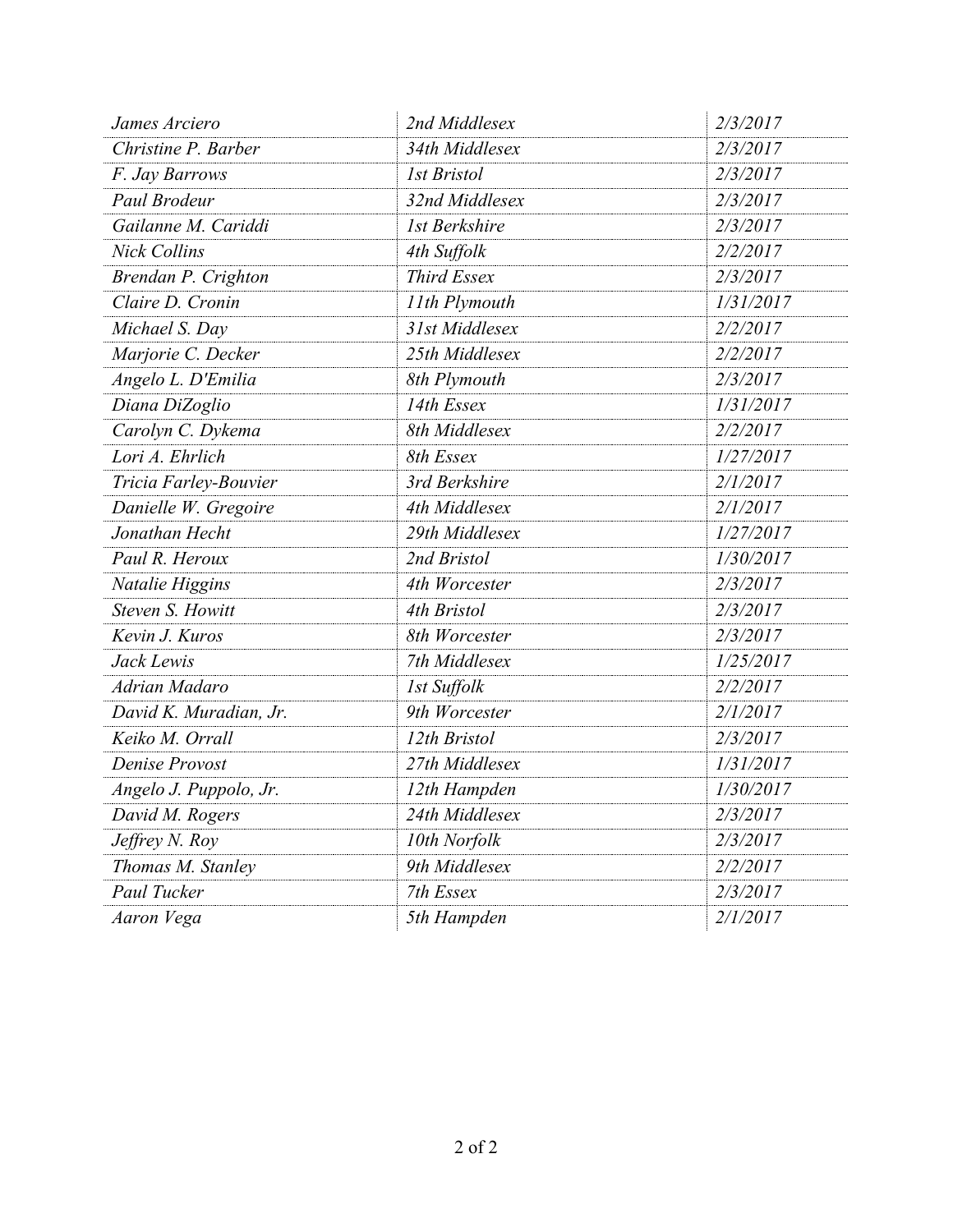## **HOUSE . . . . . . . . . . . . . . . No. 285**

By Ms. Khan of Newton, a petition (accompanied by bill, House, No. 285) of Kay Khan and others for legislation to promote global trade and economic development through biliteracy education. Education.

## The Commonwealth of Massachusetts

**In the One Hundred and Ninetieth General Court (2017-2018) \_\_\_\_\_\_\_\_\_\_\_\_\_\_\_**

**\_\_\_\_\_\_\_\_\_\_\_\_\_\_\_**

An Act to promote global trade and economic development through biliteracy.

Be it enacted by the Senate and House of Representatives in General Court assembled, and by the authority *of the same, as follows:*

1 SECTION 1. Chapter 69 of the General Laws is hereby amended by inserting after

2 section 1P the following section:-

 Section 1Q. The commissioner shall develop criteria and guidelines for a state seal of biliteracy to be awarded by school districts to recognize high school graduates who have met academic benchmarks determined by the department in 1 or more languages in addition to 6 English.

 The department shall develop an insignia to be affixed to the diploma or transcript of a student who has been awarded a state seal of biliteracy and make the insignia available to school districts in an electronic format for the preparation of diplomas. A school district that chooses to award the state seal of biliteracy to qualifying students pursuant to this section shall maintain appropriate records to identify students who have earned a state seal of biliteracy and to affix the appropriate insignia to the diplomas or transcripts of those students.